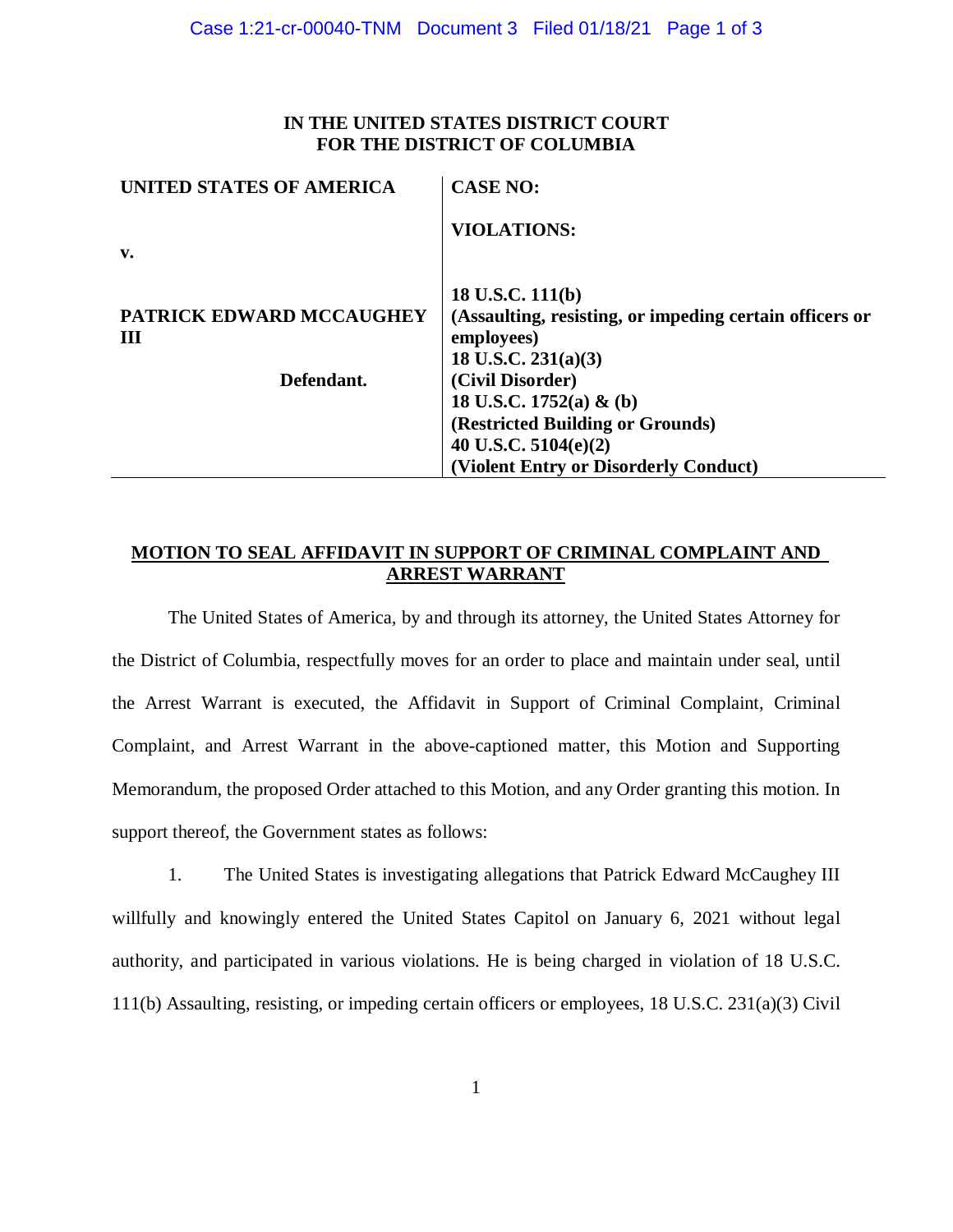#### Case 1:21-cr-00040-TNM Document 3 Filed 01/18/21 Page 2 of 3

Disorder, 18 U.S.C. 1752(a) & (b) Restricted Building or Grounds, 40 U.S.C. 5104(e)(2) Violent Entry or Disorderly Conduct.

2. The Affidavit in Support of Criminal Complaint references evidence gathered in the course of the investigation, including the use of a digital device in furtherance of the crime. The public disclosure of the Government's evidence could compromise the integrity of the investigation, including the ability of the United States to locate and arrest the defendant, which also may lead to the destruction of evidence in other locations including his digital devices. Thus, a sealing order is necessary to avoid hindering the ongoing investigation in this matter.

2. As stated in Washington Post v. Robinson, 935 F.2d 282, 288 (D.C. Cir. 1999), there is a presumption of access to Court proceedings. But, this can be overridden if "'(1) closure serves a compelling interest; (2) there is a substantial probability that, in the absence of closure, this compelling interest would be harmed; and (3) there are no alternatives to closure that would adequately protect the compelling interest." Id. at 290 (quoting Oregonian Pub. Co. v. United States Dist. Court, 920 F.2d 1462, 1466 (9th Cir. 1990)).

3. In this matter, the United States has a compelling interest in preserving the integrity of its investigation and arresting the defendant. A limited sealing order ensuring that filings related to the Criminal Complaint and Arrest Warrant are not accessible from the Court's public files is narrowly tailored to serve a compelling interest.

4. Furthermore, the United States respectfully submits that complying with the normal notice requirements of Washington Post would defeat the purpose of the motion to seal. Persons who know the criminal justice system also know that docketing a motion to seal an Affidavit in Support of Criminal Complaint and Arrest Warrant, or a resulting sealing order, means that the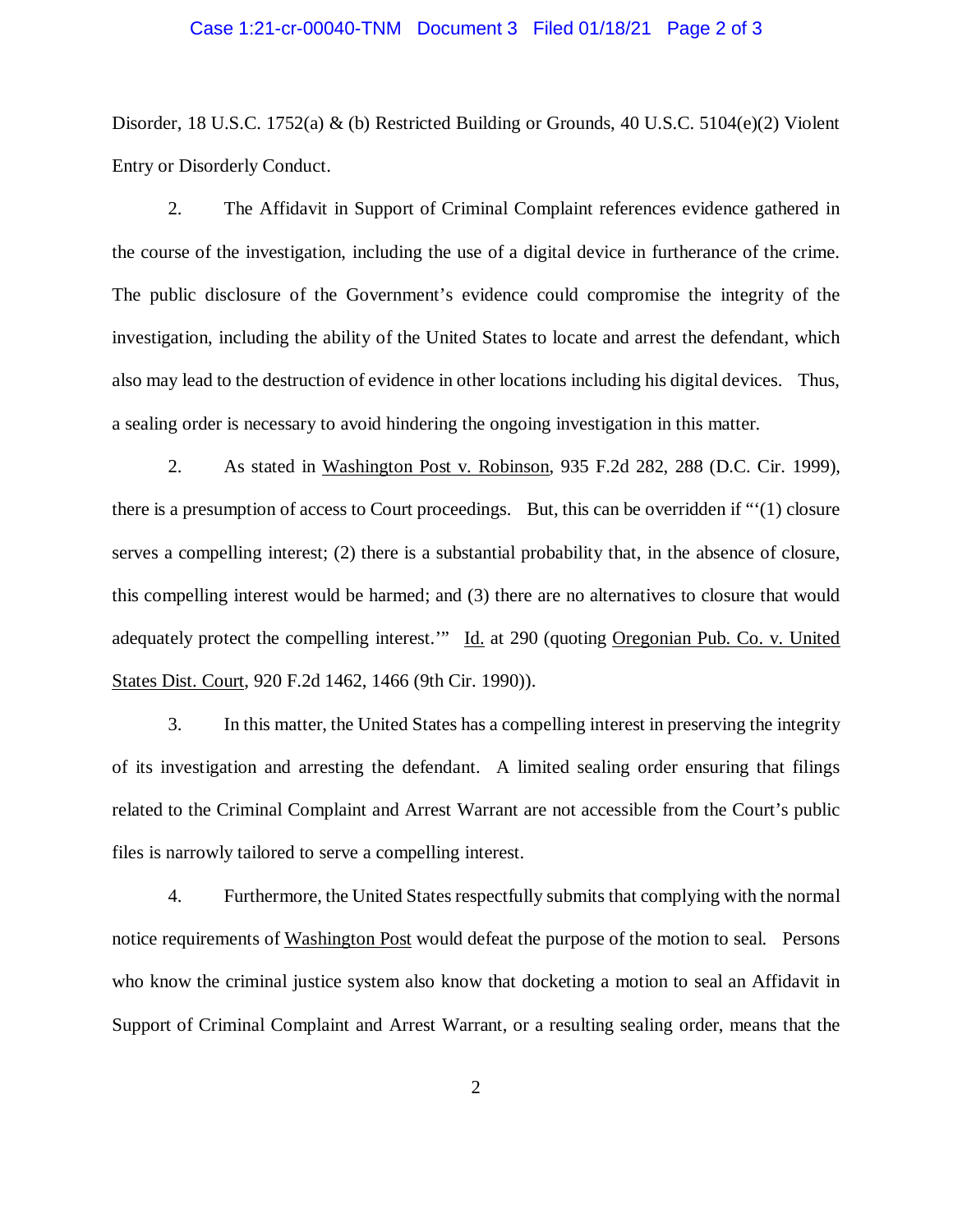#### Case 1:21-cr-00040-TNM Document 3 Filed 01/18/21 Page 3 of 3

defendant is charged with a crime, and the Government intends to arrest him. Thus, if this Motion or a sealing order were to become public, it would be the same as making public the Complaint and Arrest Warrant.

**WHEREFORE**, the United States respectfully requests that this Court issue an Order directing that the Clerk of the Court place and maintain under seal, until execution of the Arrest Warrant, the Affidavit in Support of Criminal Complaint, this Motion and Supporting Memorandum, the proposed Order attached to this Motion, and any Order granting this motion.

Respectfully submitted,

MICHAEL R. SHERWIN ACTING UNITED STATES ATTORNEY New York Bar No. 4444188

By: /s/\_*\_\_Jocelyn Bond\_\_\_\_* 

Jocelyn Bond D.C. Bar No. 1008904 Assistant United States Attorney United States Attorney's Office 555 Fourth Street, N.W. Washington, D.C. 20530 Telephone: 202-252-2571 Email: Jocelyn.Bond@usdoj.gov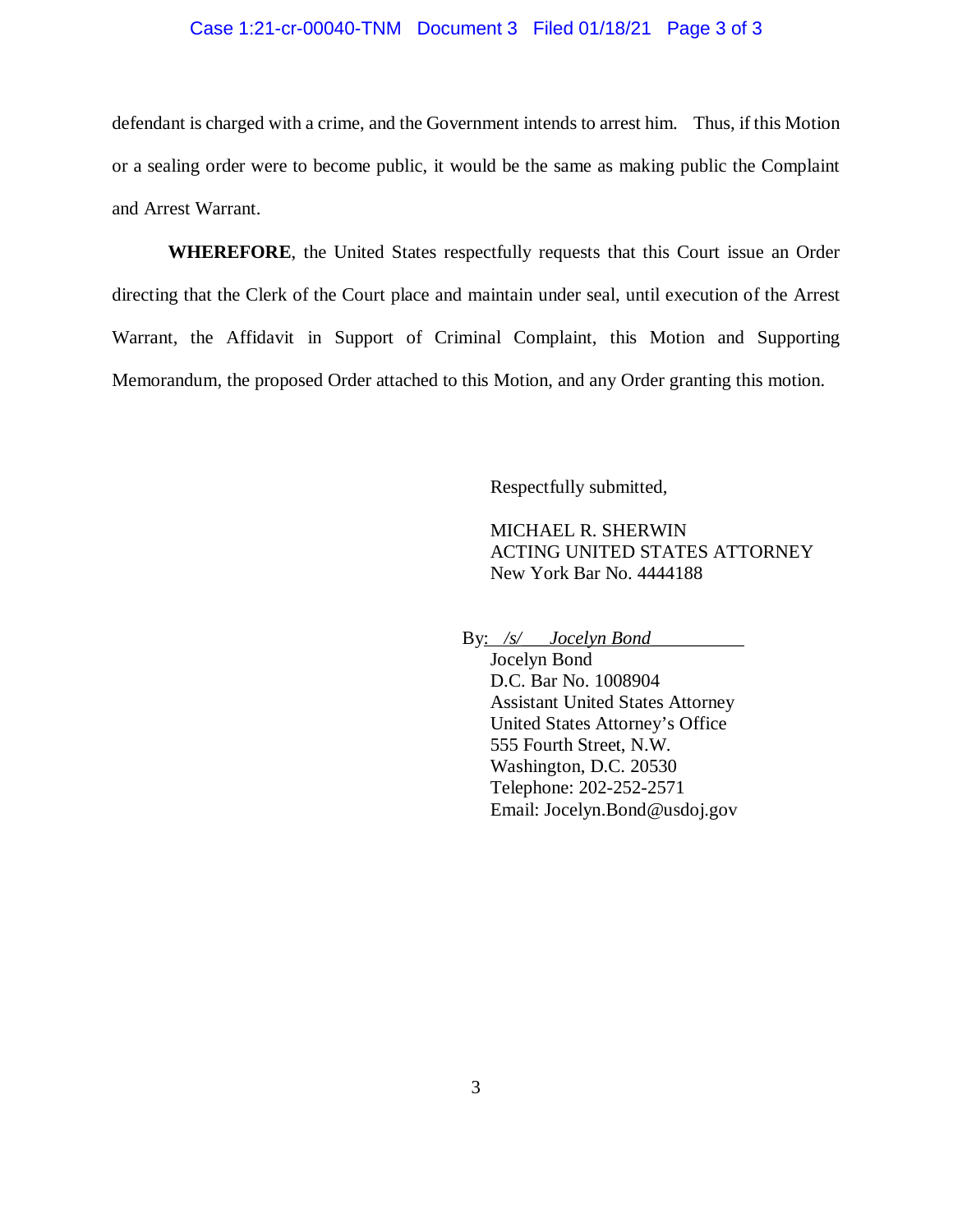## **IN THE UNITED STATES DISTRICT COURT FOR THE DISTRICT OF COLUMBIA**

| UNITED STATES OF AMERICA                           | <b>CASE NO:</b>                                                                                                                                                                                                                                                          |
|----------------------------------------------------|--------------------------------------------------------------------------------------------------------------------------------------------------------------------------------------------------------------------------------------------------------------------------|
| $\mathbf{v}$ .                                     | <b>VIOLATIONS:</b>                                                                                                                                                                                                                                                       |
| <b>PATRICK EDWARD MCCAUGHEY</b><br>Ш<br>Defendant. | 18 U.S.C. $111(b)$<br>(Assaulting, resisting, or impeding certain<br>officers or employees)<br>18 U.S.C. $231(a)(3)$<br>(Civil Disorder)<br>18 U.S.C. 1752(a) & (b)<br>(Restricted Building or Grounds)<br>40 U.S.C. 5104(e)(2)<br>(Violent Entry or Disorderly Conduct) |

## **ORDER**

This matter having come before the Court pursuant to the application of the United States to seal criminal complaint, the Court finds that, because of such reasonable grounds to believe the disclosure will result in flight from prosecution, destruction of or tampering with evidence, intimidation of potential witnesses, and serious jeopardy to the investigation, the United States has established that a compelling governmental interest exists to justify the requested sealing.

1. IT IS THEREFORE ORDERED that the application is hereby GRANTED, and that the affidavit in support of criminal complaint and other related materials, the instant application to seal, and this Order are sealed until the arrest warrant is executed.